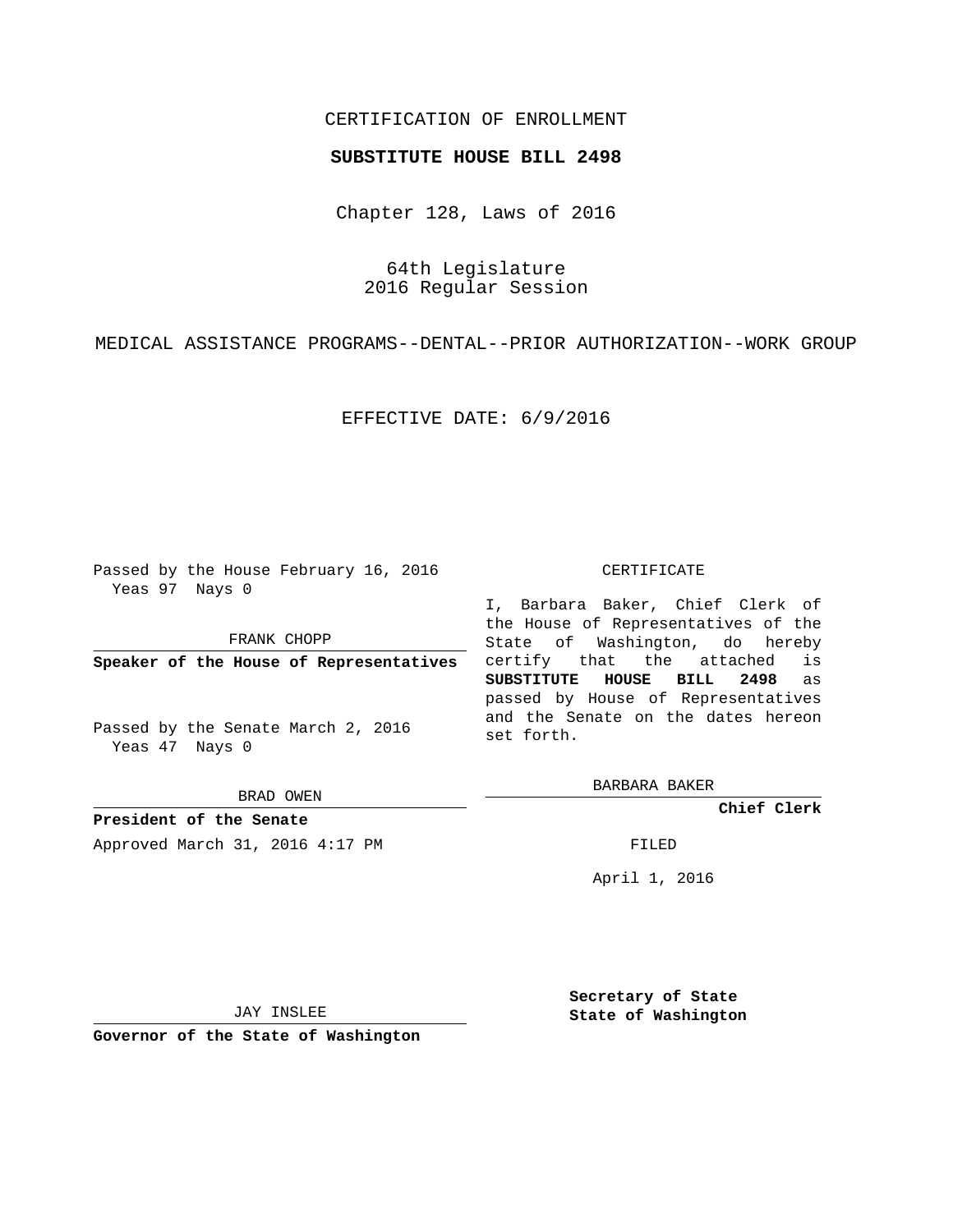## **SUBSTITUTE HOUSE BILL 2498**

Passed Legislature - 2016 Regular Session

**State of Washington 64th Legislature 2016 Regular Session**

**By** House Health Care & Wellness (originally sponsored by Representatives Caldier, Cody, DeBolt, Manweller, Walsh, Johnson, Pike, Appleton, Jinkins, Kilduff, and Gregerson)

READ FIRST TIME 02/04/16.

1 AN ACT Relating to prior authorization for dental services and 2 supplies in medical assistance programs; adding a new section to 3 chapter 74.09 RCW; and providing an expiration date.

4 BE IT ENACTED BY THE LEGISLATURE OF THE STATE OF WASHINGTON:

5 NEW SECTION. **Sec. 1.** A new section is added to chapter 74.09 6 RCW to read as follows:

 (1) The authority shall convene a work group or use an existing work group to make recommendations on ways to improve the prior authorization system for dental providers who provide dental services and related supplies to clients of medical assistance programs. The objective of the work group shall be to develop a prior authorization system that protects patients against unnecessary treatments and procedures while encouraging more dentists to treat medical assistance clients and increase their access to needed dental 15 procedures.

16 (2) The recommendations shall identify:

 (a) Current wait times for prior authorization approvals for dental services and supplies and options for reducing the time that medical assistance clients must wait for prior authorization 20 decisions;